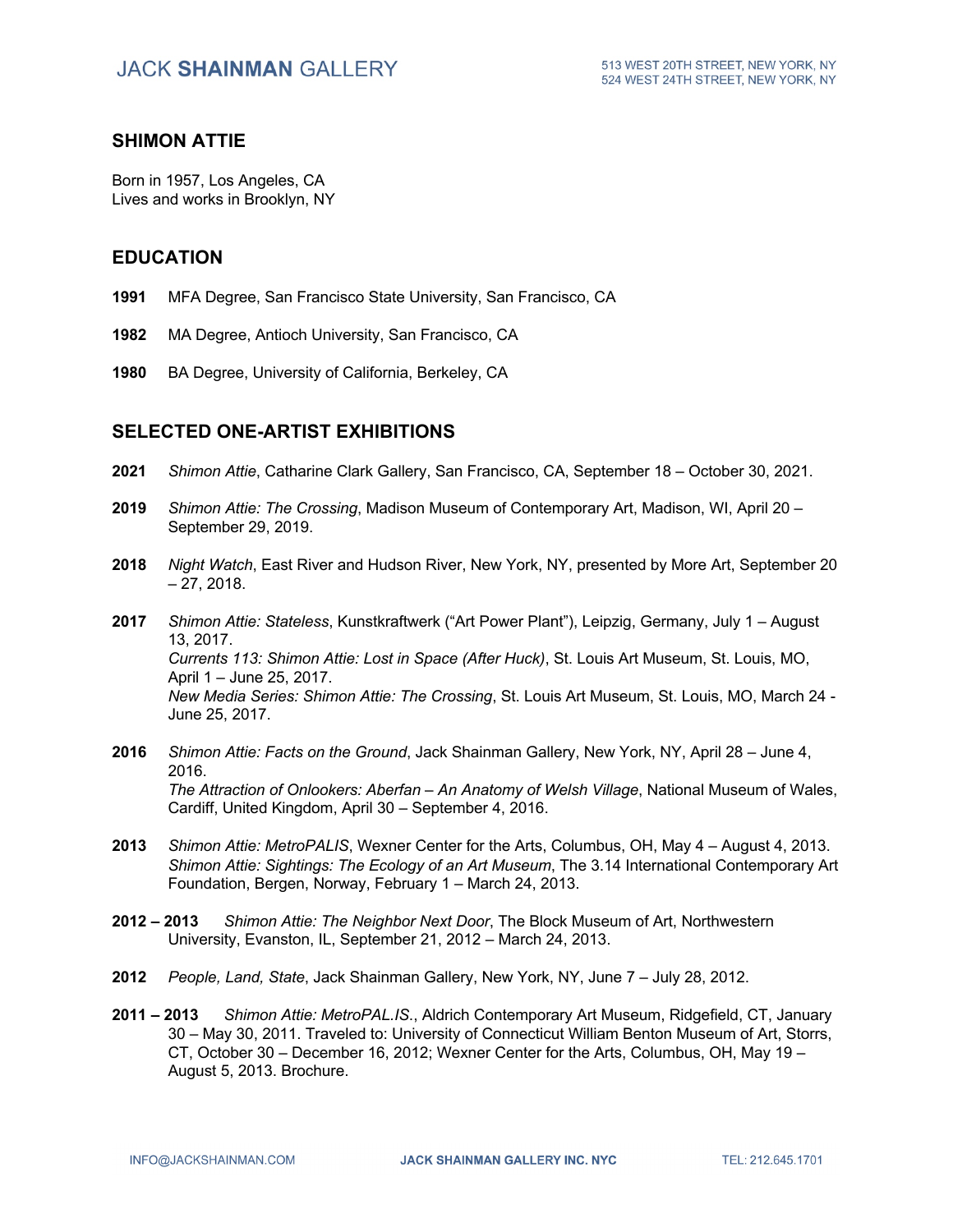- **2008 – 2009** *The Attraction of Onlookers: Aberfan – an Anatomy of a Welsh Village*, National Museum Cardiff, Cardiff, United Kingdom, December 6, 2008 – February 22, 2009. *Sightings: The Ecology of an Art Museum*, The DeYoung Museum, San Francisco, CA, October 25, 2008 – February 22, 2009.
- **2008** *Shimon Attie: New Video Installations*, Jack Shainman Gallery, New York, NY, September 4 October 4, 2008. Mediathèque Louis-Aragon, Martigues, France.
- **2006** *Shimon Attie: New Work*, Pérez Art Museum, Miami, FL, July 21 October 8, 2006.
- **2005** *The History of Another*, Numark Gallery, Washington, DC. *The History of Another*, Piccolo Spoleto Festival, Charleston, SC, May 23 – August 12, 2005.
- **2004 – 2005** Re/collecting: A Centennial Installation by Shimon Attie with Norman Ballard, Jewish Museum, New York, NY, June 25, 2004 – January 16, 2005.
- **2004** *The History of Another*, Jack Shainman Gallery, New York, NY. *The History of Another*, Museum of Contemporary Photography, Chicago, IL. *The History of Another*, Milliken Gallery, Stockholm, Sweden, October 7 – November 13, 2004. The Cleveland Art Institute, Cleveland, OH.
- **2003** *The Writing on the Wall*, Bowdoin College Museum of Art, Brunswick, ME.
- **2002** *Sites Unseen*, Numark Gallery, Washington, DC. *White Nights, Sugar Dreams*, Jack Shainman Gallery, New York, NY.
- **2001** *White Nights, Sugar Dreams*, Gallery Paule Anglim, San Francisco, CA.
- **2000** Galerie Claude Samuel, Paris, France. *White Nights, Sugar Dreams*, The RISD Museum, Providence, RI.
- **1999 – 2000** Robert Koch Gallery, San Francisco, CA. *Sites Unseen: Shimon Attie – Photographs and Public Projects, 1992-1998*, Institute of Contemporary Art, Boston, MA. Survey exhibition.
- **1998** Galerie Claude Samuel, Paris, France. Jack Shainman Gallery, New York, NY.
- **1997** Conseil General de Seine Saint-Denis, Service de la Culture, Bobigny, France.
- **1996** Cleveland Museum of Art, Cleveland, OH.
- **1995** Le Triangle Art Center, Rennes, Brittany, France. Museum of Contemporary Art, Oslo, Norway. Nicole Klagsbrun Gallery, New York, NY. Ruth Bloom Gallery, Los Angeles, CA.
- **1994** Blue Sky Gallery-Oregon Center for Photographic Art, Portland, OR. International Art Forum, Salsdorf, Schleswig-Holstein, Germany. Museum for FotoKunst, Odensee, Denmark. Museum for German History, Berlin, Germany.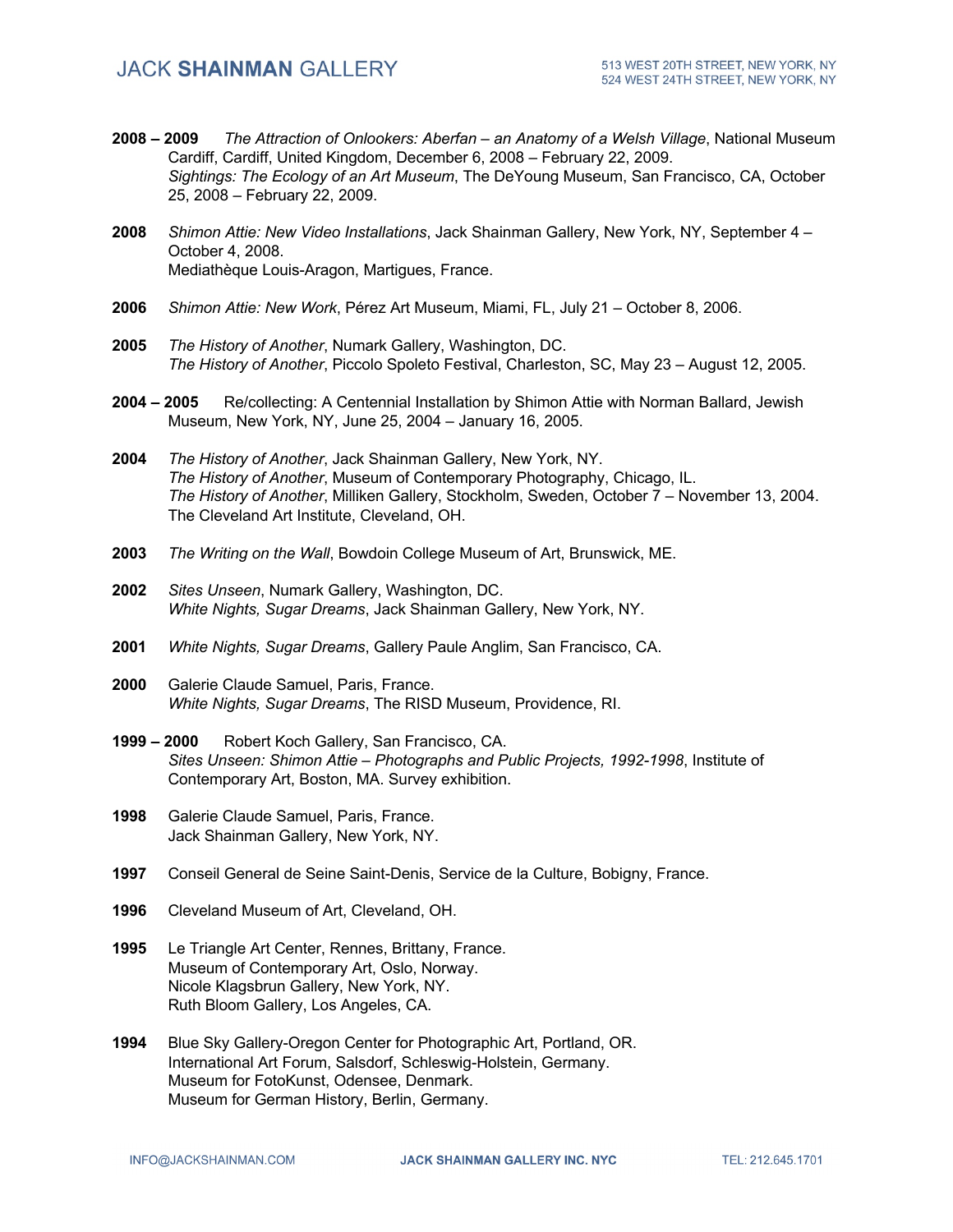Zelda Cheatle Gallery, London, United Kingdom.

- **1993** Fotografisk Gallery, Copenhagen, Denmark. Galerie Claude Samuel, Paris, France.
- **1992** Galerie im Scheunenviertel, Berlin, Germany. SF Camerawork, San Francisco, CA.

## **SELECTED GROUP EXHIBITIONS**

- **2021** *W|ALLS: Defend, Divide and the Divine*, The Mint Museum of Art, Charlotte, NC, February 24 July 25, 2021.
- **2020** *Charlottenborg Spring Exhibition*, Kunsthal Charlottenborg, Copenhagen, Denmark.
- **2019 – 2020** *The Outwin 2019: American Portraiture Today*, Smithsonian National Portrait Gallery, Washington, DC, October 26, 2019 – August 30, 2020.
- **2019** *W|ALLS: Defend, Divide and the Divine*, Annenberg Space for Photography, Los Angeles, CA, October 5 – December 29, 2019. *About Face: Stonewall, Revolt and New Queer Art*, Wrightwood 659, Chicago, IL, May 22 – August 10, 2019. *King of the Hill*, Jack Shainman Gallery, New York, NY, July 12 – August 9, 2019. *Truth is Flexible*, Akershus Art Center, Lillestrøm, Norway, February 23, 2019 – March 24, 2019. *Stateless: Views of Global Migration*, Museum of Contemporary Photography, Chicago, IL, January 24 – March 31, 2019.
- **2018 – 2019** *Of Individuals and Places: Photographs from the Lazare Collection*, Montreal Museum of Fine Arts, Montreal, Québec, Canada, November 28, 2018 – April 28, 2019.
- **2018** *The Phantom of Liberty*, RISD Museum, Providence, RI, May 4 December 30, 2018. *A Place In The Sun*, The Elizabeth Foundation for the Arts, New York, NY, September 12 – November 30, 2018. *Travelogue*, Jack Shainman Gallery, The School, Kinderhook, NY, May 20 – October 6, 2018. *Domestic Arenas*, Galerie Rudolfinum, Prague, Czech Republic, January 19 – March 18, 2018. *The Nature Lab*, LABspace, Hillsdale, NY.
- **2017 – 2018** *Bodies in Water*, DeCordova Sculpture Park and Museum, Lincoln, MA, October 6, 2017 – March 11, 2018.
- **2017** *Revisiting History: Three Artists – Three Cities, Carrie Mae Weems, Shimon Attie, Deborah Luster*, Bloomberg Philanthropies, New York, NY.
- **2016 – 2017** *Intersections*, The National Gallery of Art, Washington, DC.
- **2016** *Seeing | Saying – Images and Words*, Van Every | Smith Galleries, Davidson College, Davidson, NC, October 20 – December 9, 2016. *For Freedoms*, Jack Shainman Gallery, New York, NY, June 30 – July 29, 2016. *Displacement: Symbols and Journey*, Cornell Fine Arts Museum of Rollins College, Winter Park, FL, May 20 – September 4, 2016. *Defying Darkness: Photography at Night*, Museum of Contemporary Photography, Chicago, IL.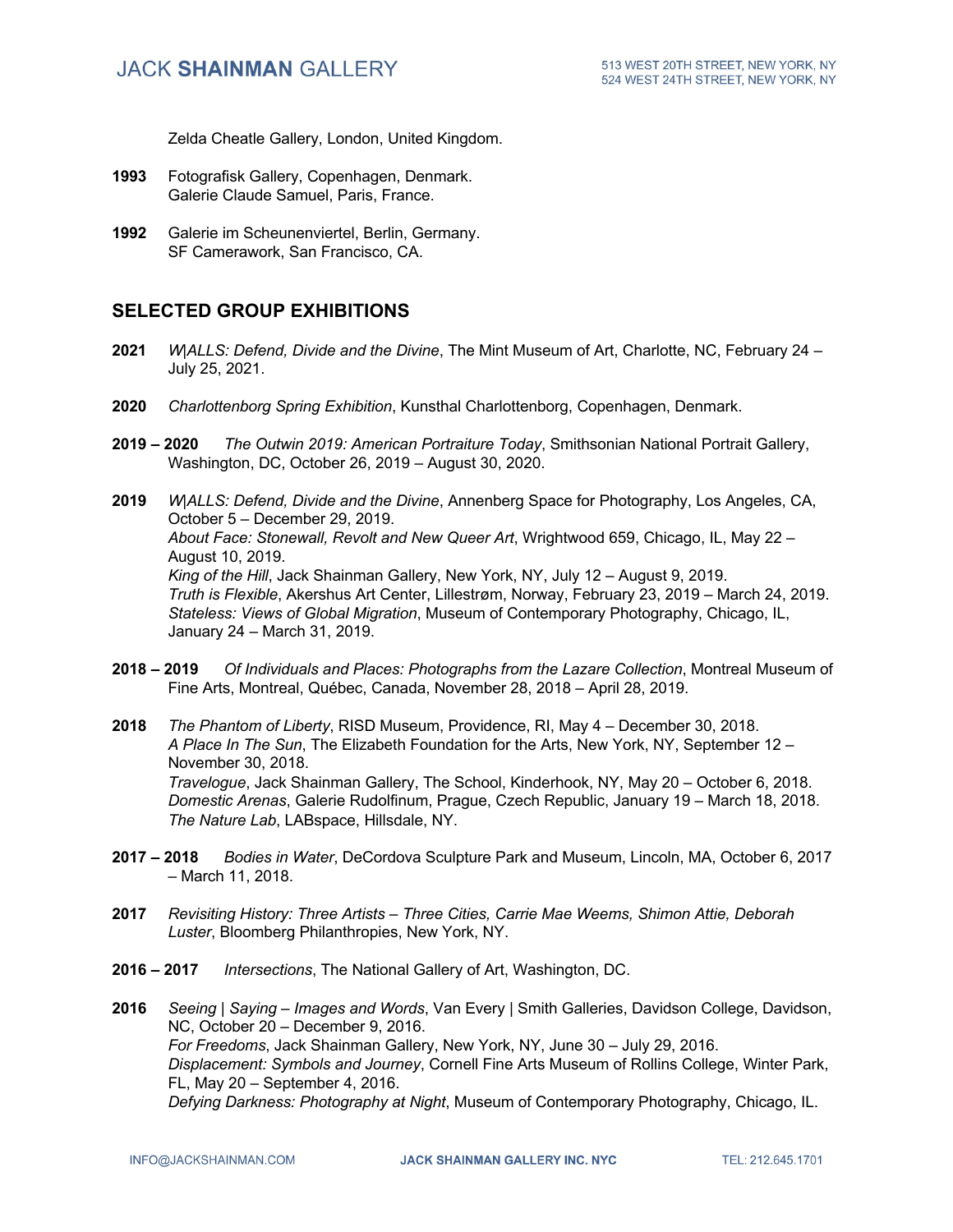- **2015 – 2016** *Winter in America*, The School, Jack Shainman Gallery, Kinderhook, NY, October 17, 2015 – March 19, 2016. *When Artists Speak Truth…*, The 8th Floor, Shelley & Donald Rubin Foundation, New York, NY, November 12, 2015 - March 18, 2016. *Art AIDS America*, Tacoma Art Museum, Tacoma, WA, October 3, 2015 – January 10, 2016.
- **2015** *Back to the Abyss, Art and Genocide*, Belfort Museum and Contemporary Art Center of Montbéliard, France. *History Becomes Memory*, Boca Raton Museum of Art, Boca Raton, FL.
- **2014 – 2015** *Grounding Future Queer*, Shelia Johnson Design Center, The New School, New York, NY, November 20, 2014 – January 15, 2015.
- **2014** *Where: The Exploration of Photographs and Place*, A Gallery, New Orleans, LA. *Grounding Future Queer*, Sheila Johnson Design Center, The New School, New York, NY. *Beyond Classical: Imagining the Ideal Across Time*, National Academy Museum, New York, NY. *Mise en Scène*, The School, Jack Shainman Gallery, Kinderhook, NY, August – December 2014.
- **2012 – 2014** *WAR/PHOTOGRAPHY: Images of Armed Conflict and Its Aftermath*, Corcoran Gallery of Art, Washington, DC, June 29 – September 29, 2013. Traveled to: Museum of Fine Arts, Houston, TX, November 10, 2012 – February 2, 2013 and Brooklyn Museum, NY, November 8, 2013 – February 2, 2014.
- **2013** Art Institute of Chicago, Chicago, IL.
- **2012** *Imagining History*, FotoMuseum, Antwerp, Belgium, February 17 March 6, 2012.
- **2011** *Videonale 13: Festival for Contemporary Video Art*, Kunstmuseum Bonn, Bonn, Germany, April 15 – 16, 2011. Traveled to: BWA Contemporary Art Gallery, Katowice, Poland, and the National Taiwan Museum of Fine Arts, Taichung City, Taiwan. *The Digital Eye: Photographic Art in the Electronic Age*, Henry Art Gallery, Seattle, WA, July 9 – September 25, 2011. *Not for Sale*, Passage de Retz, Paris, France, July 14 – September 18, 2011.
- **2010 – 2012** *Art in Embassies Program*, American Embassy in Rome, Rome, Italy.
- **2008** *Sight/Insight: Recent Acquisitions of Photography and Media Arts*, The Corcoran Gallery of Art, Washington, DC. *Visages qui s'effacent,* Hotel des Arts Contemporary Art Museum, Toulon, France.
- **2007** *MAM Collectors Council Acquisitions*, The Miami Art Museum, Miami, FL. *Photography: New Acquisitions 2003-2007*, Centre Georges Pompidou, Paris, France. *Power of Ten: Gifts in Honor of Miami Art Museum's Tenth Anniversary*, Miami Art Museum, Miami, FL.
- **2006** *Another View*, Clifford Chance Projects, New York, NY. *Beautiful Suffering: Photography and the Traffic in Pain*, Williams College Museum of Art, Williamstown, MA. *In Sight: Recent Additions to the Permanent Collection*, Museum of Contemporary Photography, Columbia College, Chicago, IL, June 9 – August 5, 2006. *Summer Photo Redux*, Numark Gallery, Washington, DC.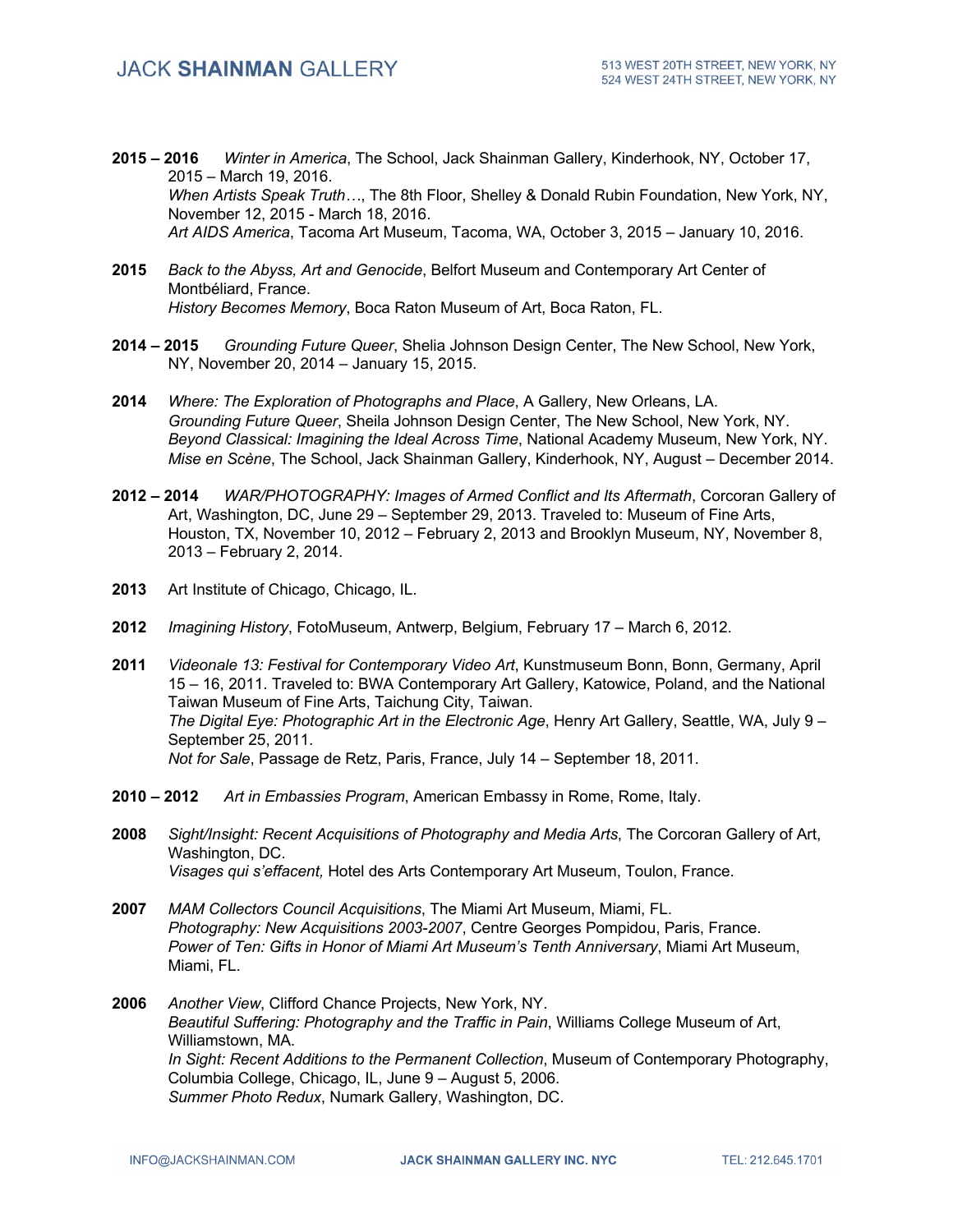- **2005** *The City: Contemporary Views of the Built Environment*, Lehman College of Art, Bronx, NY, February 8 – May 14, 2005.
- **2004** *A Charge to Keep*, Jack Shainman Gallery, New York, NY. *After Images: Art as Social Memory*, Weserburg | Museum of Modern Art, Bremen, Germany. *Common Ground: Discovering Community in 150 Years of Art*, The Corcoran Museum of Art, Washington, DC. *Contemporary Works from the Museum's Collection*, RISD Museum, Providence, RI. *Inside and Out*, Bermuda National Gallery, New York, NY. *Monument Recall*, SF Camerawork, San Francisco, CA.
- **2003 – 2004** Dix Neuf Contemporary Art Center, Montbéliard, France. *The Luminous Image, VI: An Exhibition of Illuminated Photography*, Collaborative Concepts, Beacon, NY.
- **2003** SFMOMA, San Francisco, CA.
- **2002** *Annual Rome Prize Fellows Exhibition*, The Art Gallery of the American Academy, Rome, Italy. *Cultural Crossing*, Numark Gallery, Washington, DC. *Doors: Image and Metaphor in Contemporary Art*, New Jersey Center for Visual Arts, Summit, NJ. *New Directions in Contemporary Art*, Sheldon Memorial Art Gallery, University of Nebraska, Lincoln, NE. *Summer Sizzle*, Numark Gallery, Washington, DC.
- **2001** *Media Metaphor: The Corcoran Biennial 2000*, The Corcoran Gallery of Art, Washington, DC. *The Photographic Impulse: Selections from the Joseph and Elaine Collection*, The Cincinnati Art Museum, Cincinnati, OH. *Theatres du Fantastique*, L'Adresse du Printemps de Septembre, The Cartier Foundation, Toulouse, France. *Starry Night*, Jack Shainman Gallery, New York, NY.
- **2000 – 2001** *Open Ends: Counter-Monuments and Memory*, Museum of Modern Art, New York, NY.
- **2000** *A Ciel Ouvert: Espaces Publics*, La Galerie du Petit Chateau, Paris, France. Museum of Photographic Arts, San Diego, CA. Pace Wildenstein MacGill Gallery, New York, NY. *Seeing Double (MOMA 2000)*, Museum of Modern Art, New York, NY. Simultaneous, Jack Shainman Gallery, New York, NY. *Threshold: Invoking the Domestic in Contemporary Art*, Contemporary Art Center of Virginia, Virginia Beach, VA.
- **1999** *ATTACK*, The Holland Festival, Amsterdam, Netherlands. *Not on Any Map*, Betty Rymer Gallery, School of the Art Institute of Chicago, IL. *The Perpetual Well: Contemporary Art from the Permanent Collection*, The Jewish Museum, New York, NY. *Threshold*, John Michael Kohler Arts Center, Sheboygan, WI.
- **1998** *From Remembrance to Renewal*, Contemporary Art Center of Virginia, Virginia Beach, VA.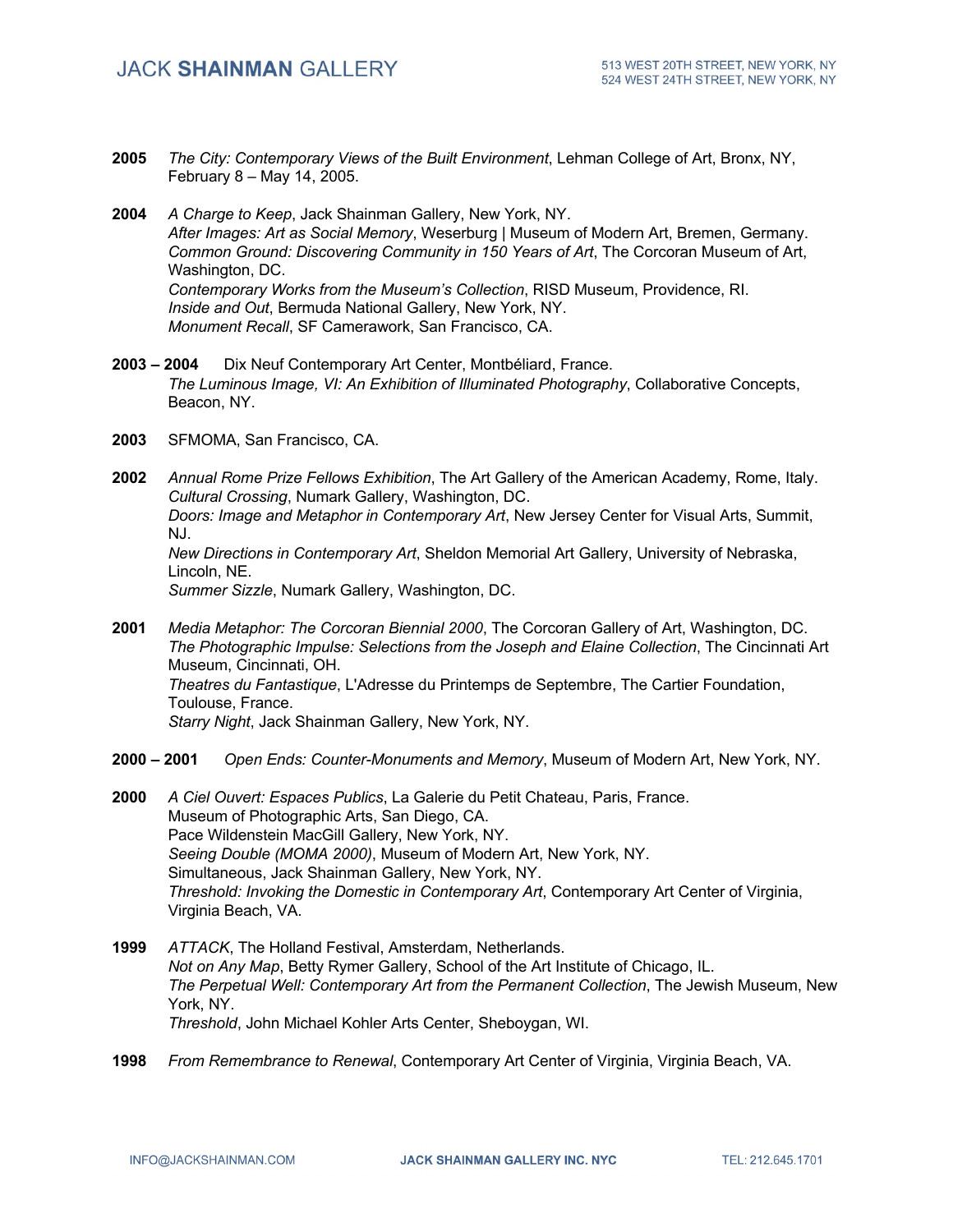*Mirages: from the Post-Photography to the Cyberspace*, La Caixa Foundation, Barcelona, Spain. Political *Pictures: Confrontation and Commemoration in Recent Art*, Fleming Museum, University of Vermont, Burlington, VT.

- **1997** *Inaugural Exhibition*, The (new) Henry Art Gallery, Seattle, WA.
- **1996** *Recent Acquisitions: 1992–1996*, Center for Creative Photography, Tucson, AZ. *Recent Acquisitions*, The High Museum of Art, Atlanta, GA.
- **1995** *The Art of Justice*, Krasdale Gallery, White Plains, NY. De Appel Art Center, Amsterdam, Netherlands. *Human/Nature*, New Museum of Contemporary Art, New York, NY.
- **1994 – 1995** *New Photography 10*, Museum of Modern Art, New York, NY.
- **1994** *After Art: Rethinking 150 Years of Photography*, The Henry Gallery, Seattle, WA. *The Art of Memory*, The Jewish Museum, New York, NY. *Traveled to: The Friends of Photography/Ansel Adams Center*, San Francisco, CA and the Portland Art Museum, Portland, OR. *La Ville - Vision Urbane*, Centre Georges Pompidou, Paris, France. Northern Center for Contemporary Art, Sunderland, United Kingdom. *Reality-Intention-Medium*, Kunstfonds, Badischer Kunstverein, Karlsruhe, Germany.
- **1993** *Sie Nennen Es Liebe (They Call It Love)*, Neue Gesellschaft fur Bildende Kunst (New Society for Visual Art), Berlin, Germany. *Recent Acquisitions*, Museum of Photographic Arts, San Diego, CA.
- **1992** *Photographes europeens forts de leur Histoire*, Rencontres Internationales de la Photographie, Arles, France. Wexner Center for the Arts, Ohio State University, Columbus, OH.
- **1987** *Bay Area Emerging Artists*, SF Camerawork, San Francisco, CA.

### **SELECTED INSTALLATIONS, COMMISSIONS & PUBLIC PROJECTS**

- **2019** *What I hear ≠ What I see*, Commission to create site-specific outdoor public installation to accompany indoor exhibition: *Truth is Flexible*, Akershus Kunstsenter, Lillestrøm, Norway.
- **2018** *Night Watch*, Commission to create site-specific public artwork in New York City's Hudson and East Rivers, More Art, New York, NY.
- **2017** *Currents: Shimon Attie*, Saint Louis Art Museum, Saint Louis, MO. *The Crossing*, Single channel film made with Syrian refugees who have recently arrived in Europe.
- **2015 – 2016** *Le Fonds Belval*, Commission for Public Art Experience, Luxembourg.
- **2013 – 2014** *Facts on the Ground*, Series of site-specific media installations realized at approximately 30 locations across Israel and Palestine. Created at the invitation of Artport Tel Aviv.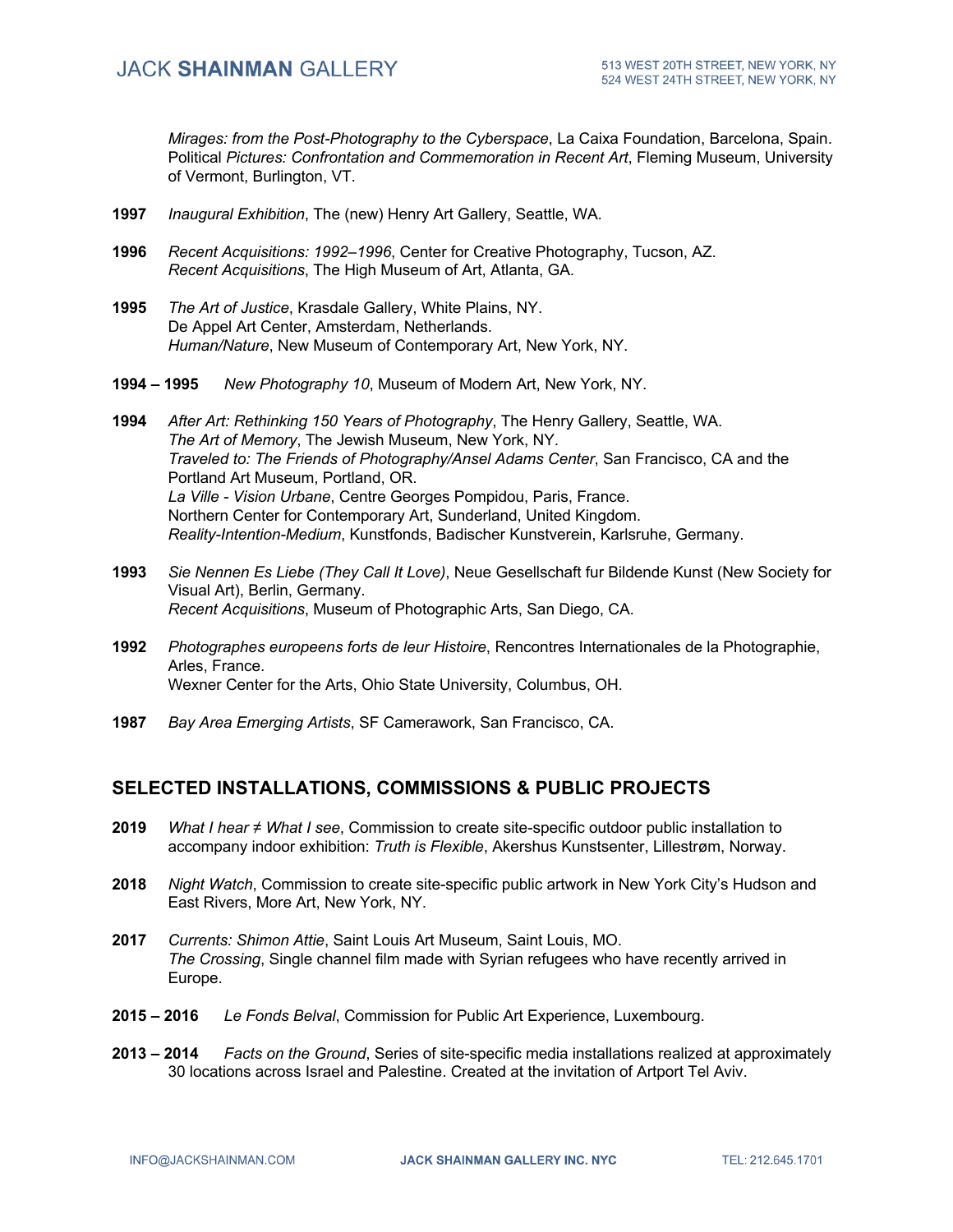- **2012** Urban Video Project, Syracuse, NY.
- **2011** *Spiral of Gratitude*, Memorial for fallen and injured San Francisco Police Officers, Commissioned by San Francisco Arts Commission (SFAC), San Francisco, CA.
- **2010** *MetroPAL.IS*., 8 channel video installation, Commission by The Aldrich Contemporary Art Museum, Aldrich, CT.
- **2008** *Racing Clocks Run Slow: Archaeology of a Racetrack*, Permanent installation, Bridgehampton Racetrack, Bridgehampton, NY. *Sightings: The Ecology of an Art Museum*, De Young Museum, San Francisco, CA.
- **2006** *The Attraction of Onlookers: Aberfan – An Anatomy of a Welsh Village*, The British Broadcasting Corporation (BBC), Wales, United Kingdom.
- **2005** *Light Under Night*, Commissioned by Norsk Hydro, Premiering at the Oslo Symphony Hall, Oslo, Norway.
- **2004** *Re-Collecting*, Centennial Artwork, Jewish Museum of New York, New York, NY.
- **2000** White Nights, Sugar Dreams, commissioned by the *ArtConText* program of the Museum of Art at the Rhode Island School of Design, Providence, RI.
- **1999 – 2000** *An Unusually Bad Lot*, Commissioned by The Institute of Contemporary Art (ICA), Boston, MA.
- **1998** *Between Dreams and History*, commissioned by Creative Time, Inc., New York, NY.
- **1995 – 1996** *Brick by Brick*, produced by the Cologne Kunstverein, Cologne, Germany. *The Neighbor Next Door*, commissioned by the Paradox Foundation, Amsterdam, Netherlands. *Portraits of Exile*, produced by BIZART, Copenhagen, Denmark. *Sites Unseen*, a series of site-specific public installations across Europe – Amsterdam, Cologne, Krakow, and Copenhagen. *The Walk of Fame*, produced by the Goethe Institute, Krakow, Poland.
- **1993** *Trains II*, Dresden Central Train Station, Dresden, Germany.
- **1992 – 1993** *The Writing on the Wall*, the Scheuenviertel Quarter, Berlin, Germany.

#### **AWARDS, FELLOWSHIPS, GRANTS & RESIDENCIES**

- **2019** Lee Krasner Award, Pollock-Krasner Foundation, New York, NY National Recognition for the Best in Public Art Projects Annually, PAN, Americans for the Arts, Washington, DC
- **2018** Inducted as "National Academician" into the National Academy of Design, New York, NY Film, Media and New Technology project production grant, Individual Artists Program, New York State Council for the Arts (NYSCA), administered by MoreArt.org Headlands Artist in Residence Award, Headlands Center for the Arts, Sausalito, CA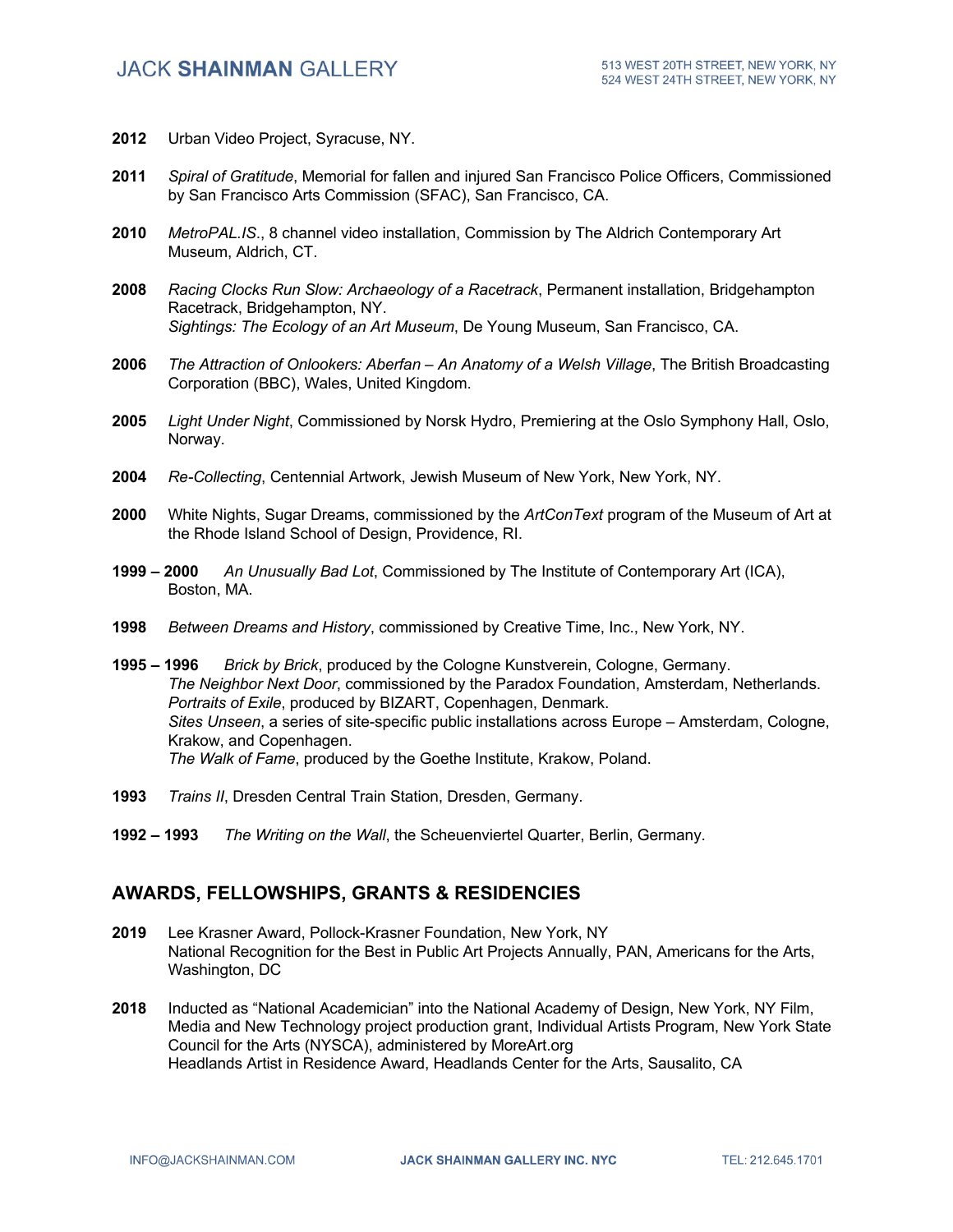- **2016 – 2017** *The Freund Fellowship*, St. Louis Art Museum/Sam Fox School of Art and Design, Washington University, St. Louis, MO
- **2016** *National Recognition for the Best in Public Art Projects Annually*, PAN, Americans for the Arts, Washington, DC
- **2015 – 2016** International Artist Fellowship and Residency Award, Public Art Experience, Le Fonds Belval, Luxembourg
- **2014** Individual Artist Award, Santo Foundation, St. Louis, MO
- **2013 – 2014** Lee Krasner Lifetime Achievement Award in Art, Pollock-Krasner Foundation, New York, NY
- **2013** International Artist Fellowship and Residency Award, Artport Tel Aviv, Israel
- **2010** Artist Grant, New York Foundation of the Arts (NYFA), New York, NY
- **2008 – 2009** Visual Artist Fellowship, John Simon Guggenheim Memorial Foundation, New York, NY
- **2006 – 2007** Visual Artist Fellowship, Radcliffe Institute for Advanced Study, Harvard University, Cambridge, MA
- **2006** Visual Artist Fellowship, The Pollock-Krasner Foundation, New York, NY Cultural Achievement Award in the Visual Arts, National Foundation for Jewish Culture, New York, NY
- **2005** Visual Artist Grant, New York Foundation for the Arts (NYFA), New York, NY
- **2003 – 2004** The Ray and Abraham Gottlieb Fellowship, The MacDowell Colony, Peterborough, NH
- **2001 – 2002** Prix de Rome, Visual Artist Fellowship, American Academy in Rome, Rome, Italy
- **2001** Civitella Ranieri Foundation, Umbria, Italy Art and Technology Residency Program, Wexner Center for the Arts, Columbus, OH
- **2000** *ArtConText* Artist Fellowship, RISD Museum, Providence, RI Visual Artist Grant, New York Foundation for the Arts, New York, NY
- **1998** Visual Artist Fellowship, The Pollock-Krasner Foundation, New York, NY
- **1996** Visual Artist Fellowship, *Senat fur Kultur* (Ministry of Culture), Berlin, Germany
- **1995** Visual Artist Fellowship, Memorial Foundation for Jewish Culture, New York, NY
- **1994** Visual Artist Fellowship, *Stiftung Kulturfonds* (Cultural Fund Foundation), Berlin, Germany Artist Grant, Art Matters, Inc., New York, NY Visual Artist Fellowship, Memorial Foundation for Jewish Culture, New York, NY
- **1993** Visual Artist Fellowship, National Endowment for the Arts (NEA), Washington, DC Visual Artist Fellowship, *Kunstfonds*, (German equivalent of National Endowment for the Arts), Bonn, Germany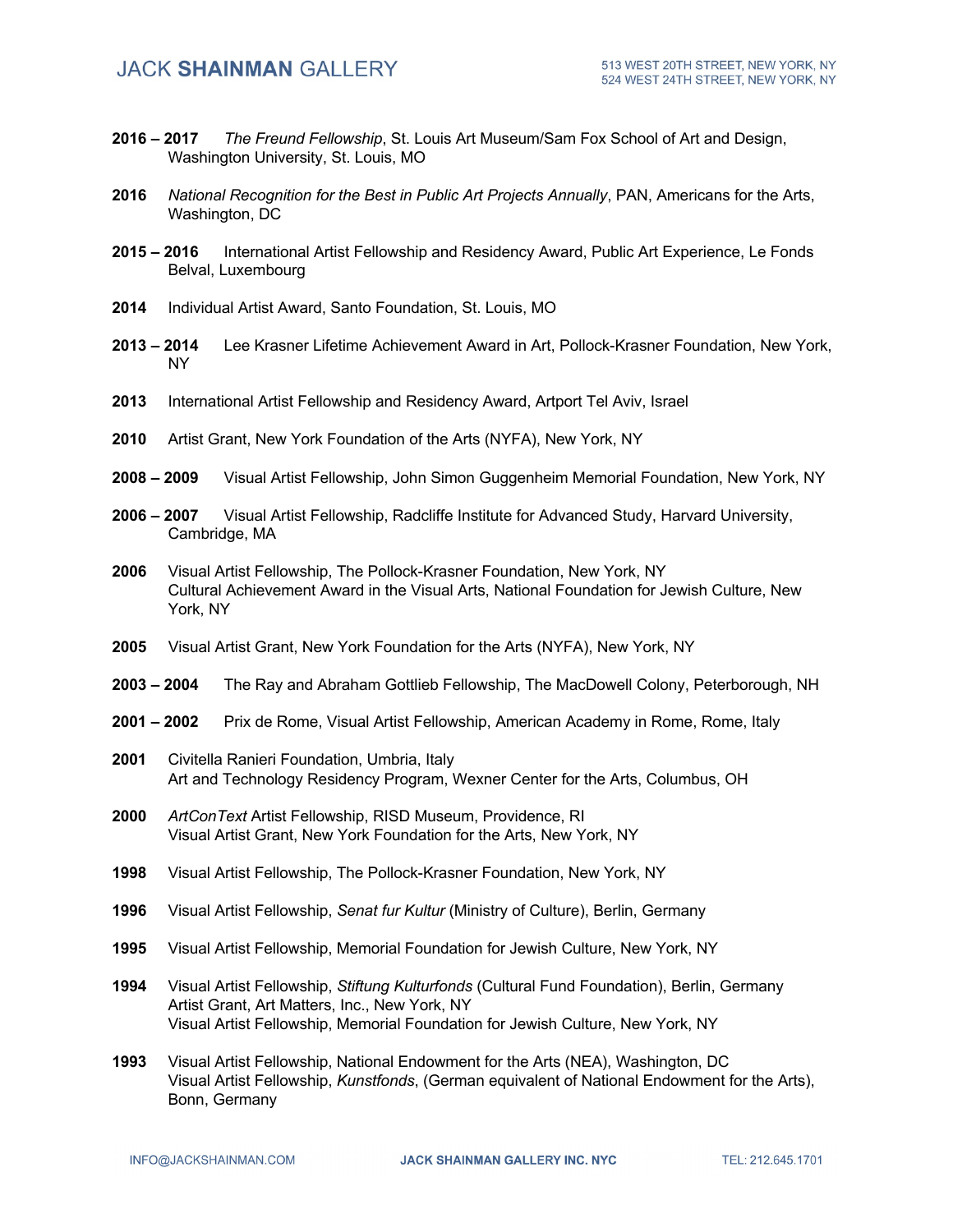**1990** Kittridge Artist Grant-Award, The Kittridge Foundation, Cambridge, MA

#### **PUBLIC COLLECTIONS**

American University, Washington, DC Art Institute of Chicago, IL Benton Art Museum, Storrs, CT The Berlin Museum, Berlin, Germany Bibliotheque Nationale, Paris, France Brandts Museum for Art and Visual Culture, Odense, Denmark Center for Creative Photography, Tucson, AZ Centre George Pompidou, Paris, France Cleveland Museum of Art, Cleveland, OH Collection of the City and County of San Francisco, SF Arts Commission, San Francisco, CA Conseil General de Seine Saint-Denis, Bobigny, France The Corcoran Gallery of Art, Washington, DC deCordova Museum and Sculpture Park, Lincoln, MA Cornell Fine Arts Museum, Rollins College, Winter Park, FL De Young Museum, San Francisco, CA Fond Nationale d'Art Contemporain/FNAC, Paris, France Harvard University Business School, Cambridge, MA Henry Art Gallery, Seattle, WA The High Museum of Art, Atlanta, GA International Center for Photography (ICP), New York, NY The Jewish Museum, New York, NY John D. and Catherine T. MacArthur Foundation, Chicago, IL Los Angeles County Museum of Art (LACMA), Los Angeles, CA Maison Europeenne de la Photographie, Paris, France Miami Art Museum, Miami, FL Museum for Fotokunst, Odensee, Denmark The Museum of Art at the Rhode Island School of Design, Providence, RI Museum of Contemporary Photography, Chicago, IL Museum of the Diaspora, Tel Aviv, Israel Museum of Fine Arts, Houston, TX Museum of Modern Art - Berlinische Gallery (Martin-Gropius Bau), Berlin, Germany Museum of Modern Art, New York, NY Museum of Photographic Art, San Diego, CA The National Gallery of Art, Washington, DC The New School for Social Research, New York, NY Parrish Art Museum, Water Mill, NY Saint Louis Art Museum, St. Louis, MO The Santa Barbara Museum of Art, Santa Barbara, CA SFMOMA, San Francisco, CA The Sheldon Memorial Art Gallery, Lincoln, NE Swedish Arts Council, Stockholm, Sweden Tel Aviv Museum of Art, Tel Aviv, Israel Le Triangle Art Center, Rennes (Brittany), France University of Maryland, College Park, MD Williams College Museum of Art, Williamstown, MA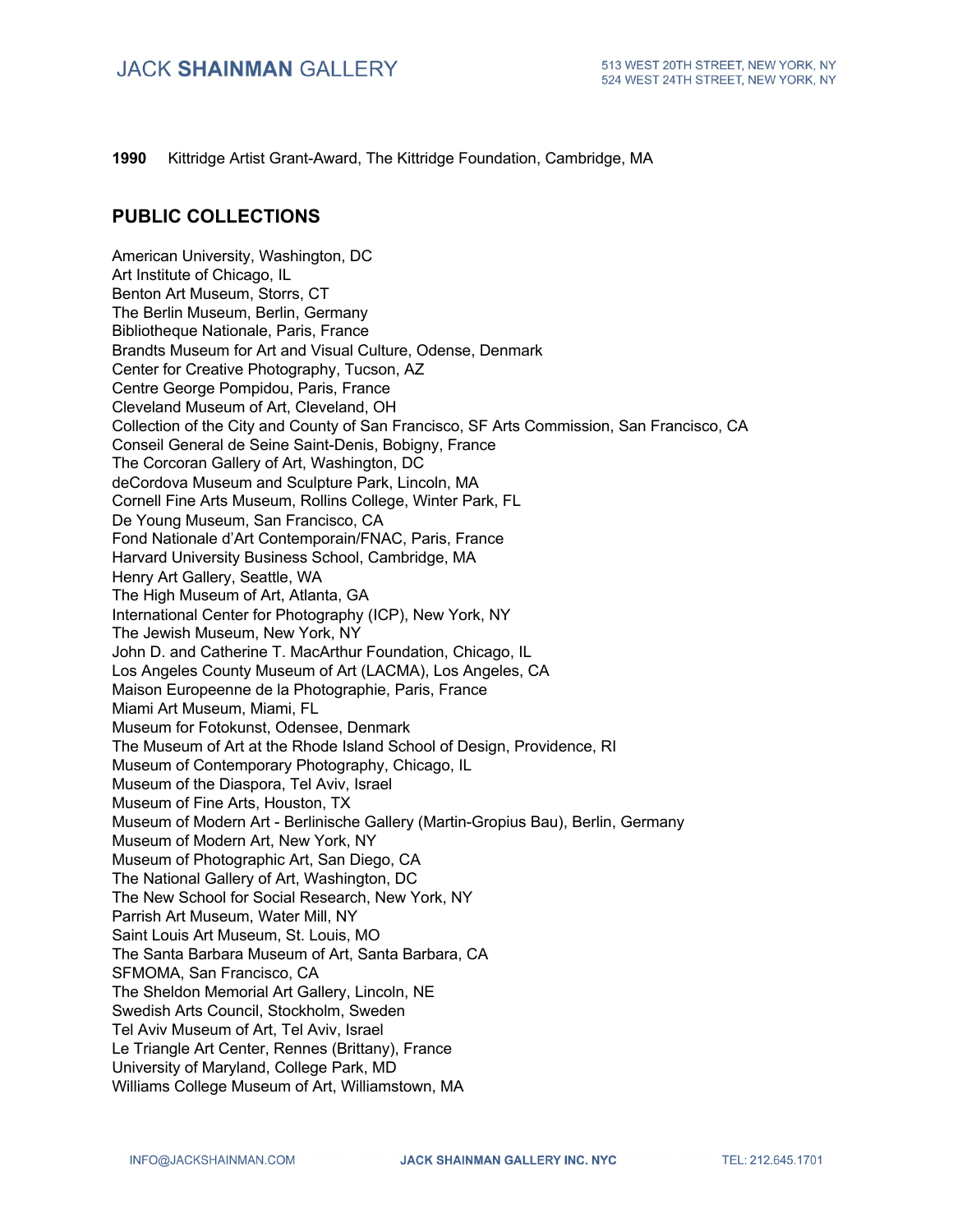# **TEACHING**

| 2008 | De Young Museum of San Francisco, San Francisco, CA<br>The National Museum of Wales, Cardiff, United Kingdom<br>Maryland Institute College of Art (MICA), NY Studio Program, New York, NY                                                                                                                                                         |
|------|---------------------------------------------------------------------------------------------------------------------------------------------------------------------------------------------------------------------------------------------------------------------------------------------------------------------------------------------------|
| 2007 | Massachusetts College of Art (MassArt), Boston, MA<br>Minneapolis College of Art and Design, Minneapolis, MN                                                                                                                                                                                                                                      |
| 2006 | Southern Methodist University, Dallas, TX<br>Kresge College, University of California, Santa Cruz, CA<br>Miami Art Museum, Miami, FL                                                                                                                                                                                                              |
| 2005 | University of South Florida, Tampa, FL                                                                                                                                                                                                                                                                                                            |
| 2004 | Cleveland Institute of Art, Cleveland, OH<br>University of Cincinnati, Cincinnati, OH<br>The Museum of Contemporary Photography, Chicago, IL<br>Mediated Memories and Cultural Records Speaker series, New York University, New York, NY                                                                                                          |
| 2003 | School of Visual Arts (SVA), New York, NY                                                                                                                                                                                                                                                                                                         |
| 2002 | Brandeis University, Waltham, MA<br>University of Rome, Fotografica Festival, Rome, Italy                                                                                                                                                                                                                                                         |
| 2001 | Corcoran Museum of Art, Washington, DC<br>Maryland Institute/College of Art (MICA), Baltimore, MD<br>California College of Arts and Crafts (CCAC), San Francisco, CA<br>Cornell University, Rome Branch, Rome, Italy                                                                                                                              |
| 2000 | The Museum of Modern Art, New York, NY (Conversations with Contemporary Artists)<br>Centre Nationale de la Photographie, Paris, France<br>National Conference on Site Work, The Rockefeller Foundation, New York, NY<br>Brothers Fund, New York, NY<br>Ecole Normale Superieure, Paris, France                                                    |
| 1999 | University of Michigan, Ann Arbor, MI (Artist-as-Citizen Conference)                                                                                                                                                                                                                                                                              |
| 1998 | The Cooper Union, New York, NY (The Public Art Fund's Tuesday Night Talks at the Cooper<br>Union)<br>Princeton University, Princeton, NJ<br>American Photography Institute, New York University, New York, NY<br>The International Center For Photography (ICP), New York, NY<br>The Jewish Museum, New York, NY<br>Pratt Institute, Brooklyn, NY |
| 1997 | University of Michigan, Ann Arbor, MI<br>University of California at Santa Cruz, Santa Cruz, CA<br>San Francisco Art Institute San Francisco, CA                                                                                                                                                                                                  |